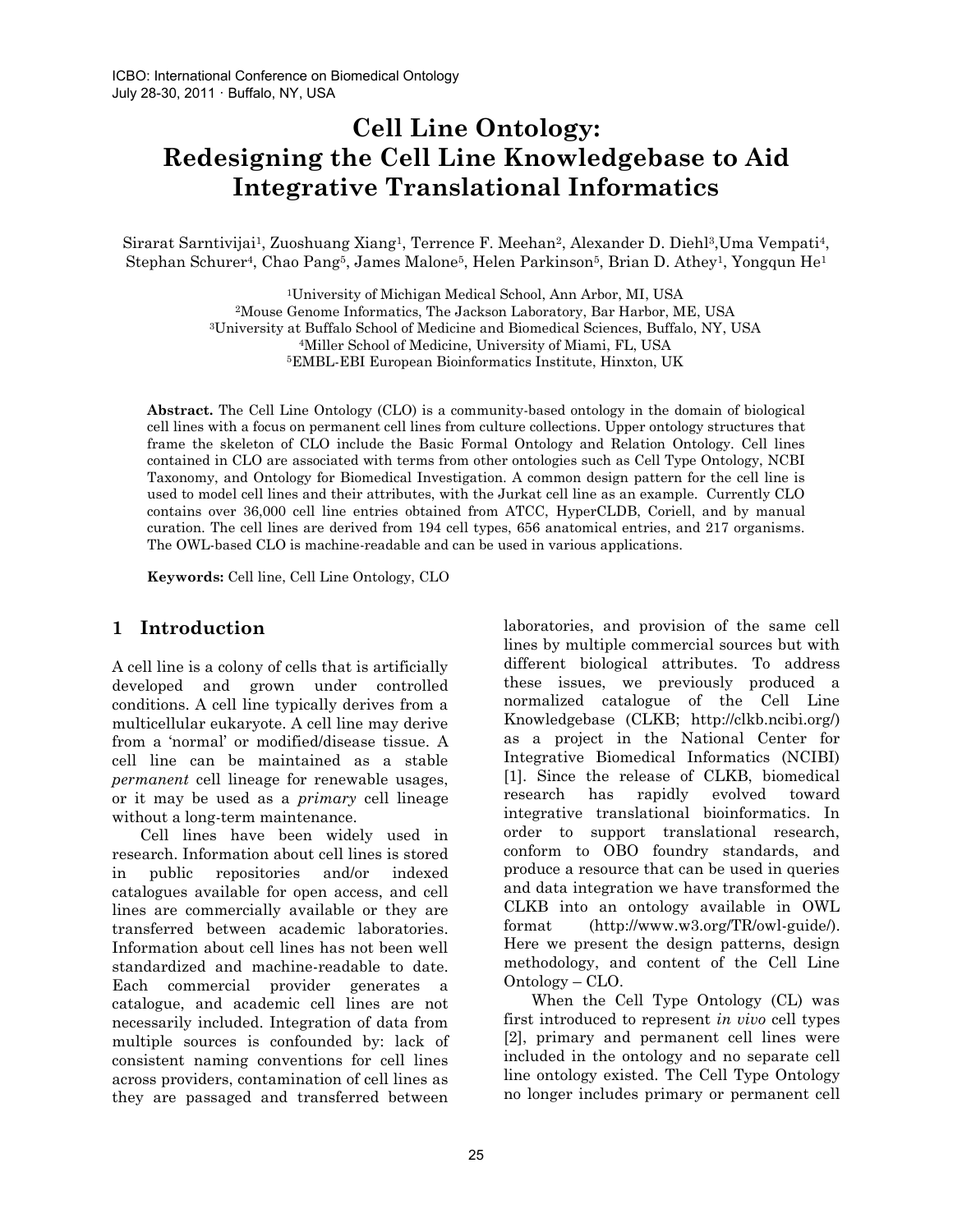lines as the CLO has now become the source ontology for permanent cell lines as agreed by the maintainers of the CL, the Ontology for Biomedical Investigations (OBI), and OBO Foundry. The top-level terminology required for generating a primary cell line is provided by the OBI. The CLO is therefore a collaborative development between the CL, OBI and the CLKB developers at NCIBI and references terms from these and other ontologies in the definitions and modeling of cell lines.

In addition to CLO design and methodology, we also include examples and applications of the CLO in this study.

# **2 Method**

# **2.1 Cell Line Data Sources for CLO Development**

The CLO uses data from multiple sources, which are described in Table 1. The CLO cell line data were first drawn from CLKB entries, which consist of 8740 cell lines stored in ATCC [\(http://www.atcc.org/\)](http://www.atcc.org/) and HyperCLDB (http://bioinformatics. istge.it/cldb/). CLKB will be kept as a backup source but will become obsolete at the release of the new CLO. Additional 27,000 permanent cell lines are obtained from European Bioinformatics Institute Coriell Catalogue Ontology that models cell lines from the Coriell cell repository [\(http://ccr.coriell.org/\)](http://ccr.coriell.org/), and cell lines (both primary and permanent) provided by the Bioassay Ontology (BAO; [http://bioassay](http://bioassayontology.org/)  [ontology.org/\)](http://bioassayontology.org/) development team. Cell lines that are listed in multiple repositories contain cross-reference pointers to these repositories. Cell line names can be misleading. Similar or synonymous names do not guarantee identical cell lines. Automatic mapping and manual annotation have been combined to ensure correct cell line annotation in CLO.

# **2.2 Importing External Ontology Terms by OntoFox**

CLO imports the whole Basic Formal Ontology (BFO) [3] as its upper level ontology and the Relation Ontology (RO) [4] as its core relations. The use of these ontologies promotes integration as these resources are used by many biomedical ontologies. We used OntoFox

[5] - a technology for merging ontologies to integrate external ontologies such as NCBI\_Taxon and Cell Type Ontology into the CLO. All namespaces are preserved for these ontology terms.

# **2.3 Definition and Annotation of CLO-Specific Ontology Terms**

All cell lines and cell line-specific terms are given unified CLO IDs. The cell line data from the Coriell Cell Line ontology [\(http://bioportal.](http://bioportal.bioontology.org/)  [bioontology.org/o](http://bioportal.bioontology.org/)ntologies/45331) have been merged to CLO with newly assigned CLO IDs. The BioAssay Ontology (BAO) has also provided a list of cell lines for inclusion in CLO. In these two cases a namespace is not preserved. When a cell line term is imported from the Coriell Cell Line ontology, we have provided a cross reference to the ontology using the *seeAlso* annotation property. Using the annotation property *comment*, BAO is noted as the source for those cell lines coming from BAO. A cell line design pattern is developed to make generic pattern between CLO cell lines and other ontology terms.

# **2.4 CLO Editing and Access**

The development of CLO follows the OBO Foundry principles [6]. Specifically, we use unique IDs, and provide text definition for each cell line. The Web Ontology Language (OWL) is used as the default CLO format. CLO is edited using Protégé 4 Ontology Editor [\(http://protege.stanford.edu\)](http://protege.stanford.edu/). The latest CLO is available for public view and download at

[http://sourceforge.net/projects/clo-ontology/.](http://sourceforge.net/projects/clo-ontology/) The latest version of CLO is also available for visualization and download from NCBO BioPortal:

[http://purl.bioontology.org/ontology/CLO.](http://purl.bioontology.org/ontology/CLO)

# **3 Results**

# **3.1 CLO Top Structure and Statistics**

The key top level classes in CLO are shown in Fig. 1. To support data integration and automated reasoning, CLO imports many terms from existing ontologies as upper level terms (e.g., *material\_entity* from BFO) or terms needed for association (e.g., *cell* in CL). Cell line-specific terms are assigned with CLO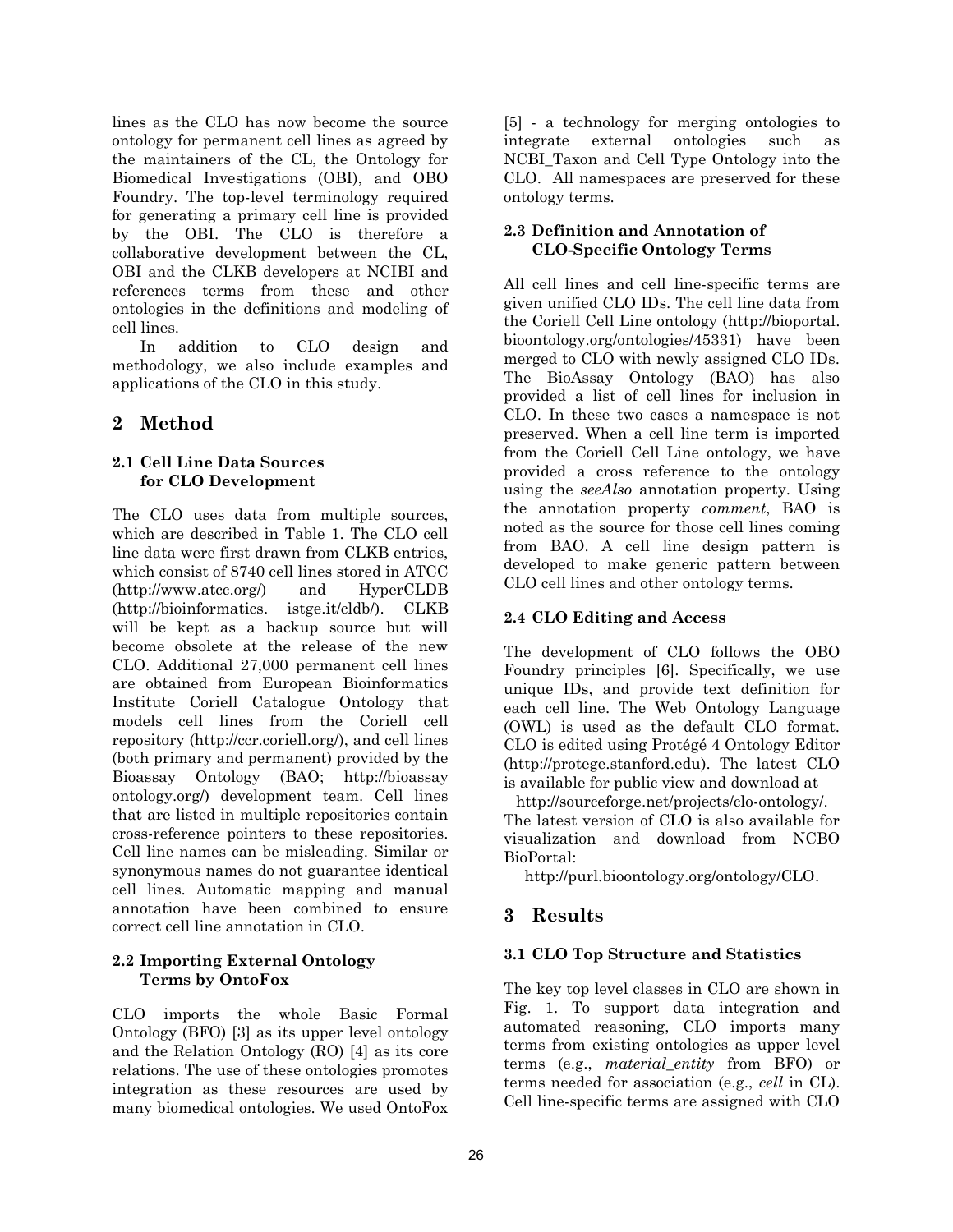IDs (Fig. 1). The CLO-specific class *cell line* is the parent class for all specific cell lines in the CLO. The classes *permanent cell line* and *primary cell line* are the major differentia based on culture for cell lines in the CLO at present. The majority of cell lines in the CLO are permanent cell lines. Normalized cell line entries are entered as asserted CLO classes under these two subclasses. A cell line can be cultured or modified, and supplied or managed

by a cell line repository (e.g., ATCC) (Fig. 1). The detailed relations among these terms are described in our cell line design pattern (Fig. 2).

Currently CLO contains 8797 cell linespecific terms with unique CLO identifiers. In total, CLO contains 38172 terms (Table 1). The Coriell cell line records were integrated and assigned CLO-specific identifiers.



**Figure 1.** The top level CLO hierarchical structure of ontology terms. The terms in light blue boxes are imported from existing ontologies. The terms shown in light yellow boxes are terms with CLO unique IDs.

| Ontology                                      | Classes | <b>Object Properties</b> | Datatype<br>Properties | Total |
|-----------------------------------------------|---------|--------------------------|------------------------|-------|
| CLO (Cell Line Ontology) specific             | 36879   | 14                       | $\Omega$               | 36893 |
| <b>Imported full ontologies</b>               |         |                          |                        |       |
| BFO (Basic Formal Ontology)                   | 39      | 0                        | 0                      | 39    |
| RO (Relation Ontology)                        | 6       | 25                       | 0                      | 31    |
| IAO (Information Artifact Ontology)           | 102     | 14                       | 5                      | 121   |
| Imported terms from other external ontologies |         |                          |                        |       |
| OBI (Ontology for Biomedical Investigation)   | 15      | 6                        | $\Omega$               | 21    |
| CL (Cell Type Ontology)                       | 194     | $\Omega$                 | 0                      | 194   |
| <b>UBERON</b>                                 | 622     | 34                       | 0                      | 656   |
| NCBITaxon (NCBI Taxonomy)                     | 217     | 0                        | $\Omega$               | 217   |
| Total                                         | 38074   | 93                       | 5                      | 38172 |

**Table 1.** Summary of ontology terms in CLO and source ontologies used in CLO.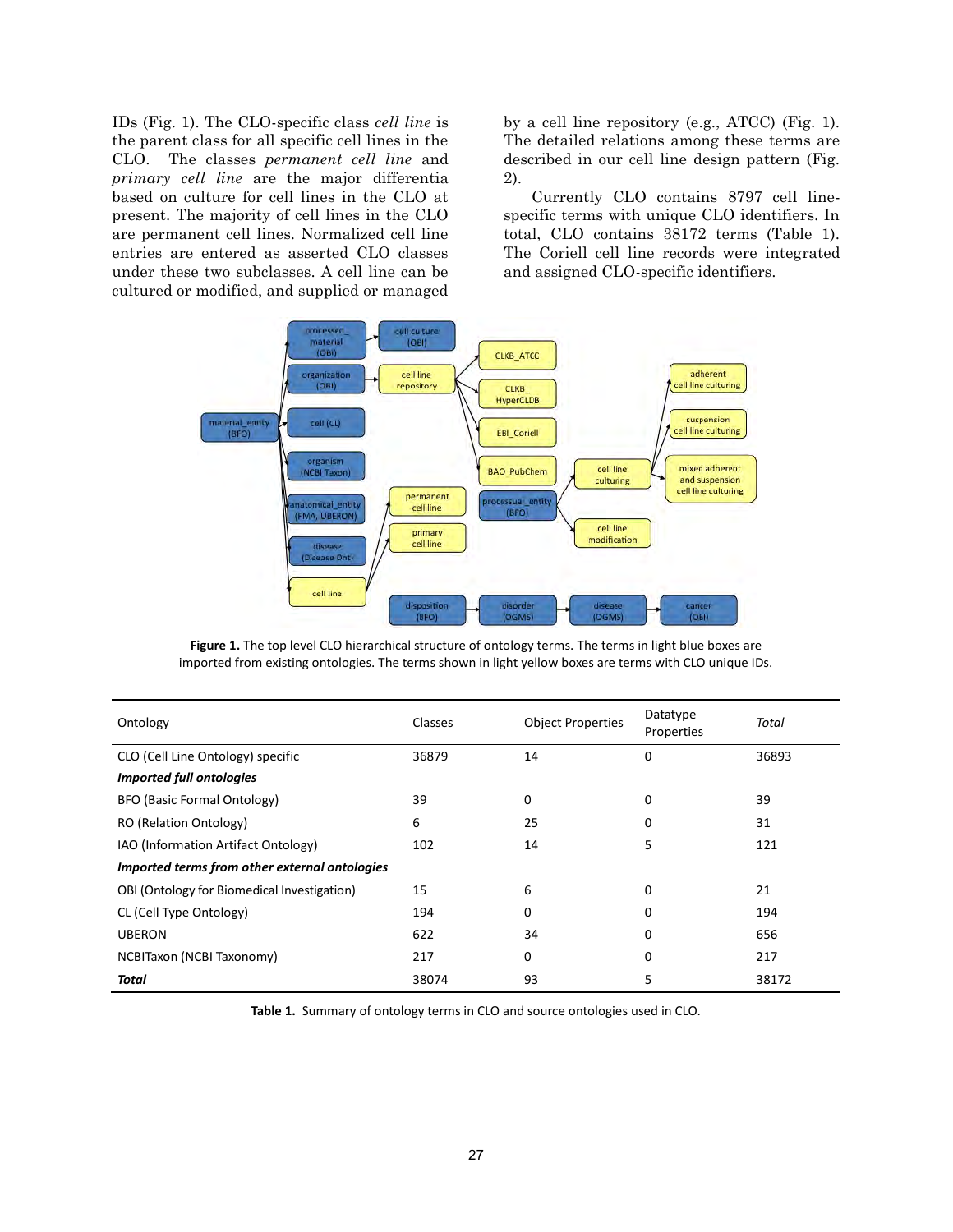

**Figure 2.** Basic design pattern for representing cell lines in CLO. Components shown in yellow boxes are specific to CLO, while those in blue boxes signify classes imported from other ontologies. Depending on the cell line being described, *suspension cell line culturing* and *ATCC* can be replaced with another cell line culturing process and another cell line repository, respectively.

#### **3.2 The CLO Cell Line Design Pattern**

The CLO design pattern supports representation of anatomy, cell types, disease and pathology, source information in the form of ownership and derivation where cell lines are related, and technical information such as culture conditions. Fig. 2 depicts the design pattern developed to model this information retrieved from data sources. Briefly, a cell line is originally derived from a cell type that is part of an anatomical part (e.g., liver) of a specific organism (e.g., human) having a cancer (e.g., lymphoma) or some other disease. A cell line can be derived from another cell line through a particular cell line modification. A cell line is cultured differently (e.g., *suspension cell line culturing*), which reflects a particular culturing condition or growth mode (e.g., suspension). A cell line is supplied, owned, or managed by a specific organization such as *ATCC* that has a *cell line repository role*. Since relation terms such as *supply*, *own*, or *manage* do not exist in any ontology, we use a similar relation, *mentions* (Fig. 2).

The basic cell line design pattern is followed in our CLO development. In many cases, we have also extended this design pattern by adding more content. For example, we may add a sex (female or male) quality to the organism. The pathology of the cell lines in Coriell represents one of the most important aspects to users of these artifacts and many are used as models for a particular disease. A cell line may derive from an organism that has a

specific disease (Fig. 2). The *is\_model\_for* relation is used to link a disease to a cell line. This relation has been created as a shortcut relation to represent the association between a cell line and a disease. In the case that a cell line derives from a normal tissue, the information of disease is omitted.

A deep understanding of the cell line design pattern that portrays a true composite architecture of cell lines requires more discussion and explanation on the relationship between CLO, CL and NCBI Taxonomy. More information is provided below.

A cell line is derived from a cell type (Fig. 2). The CL developers have been working with the CLO to ensure adequate representation of cell types from which cell lines originate. This allows mappings between the CLO and the CL using the *derives\_from* relationship. Such integration also promotes error detection. To enhance interoperability with other OBO Foundry ontologies, CL-CLO mapping associates cell-types with anatomical structures using the species-neutral UBERON ontology. Thus, mappings between CLO and CL allow for associations from cell lines to anatomical structures. Sometimes a cell line cannot be mapped directly to CL as the cell line may contain multiple cell types, which can be a case of anatomical part + cell type (e.g., HCC cell line is annotated as having tissue type '*mammary gland, epithelial'*), or cell type + pathological description (e.g., AtT-20 cell line is annotated as having tissue type *pituitary tumor, small, rounded*), or multiple cell types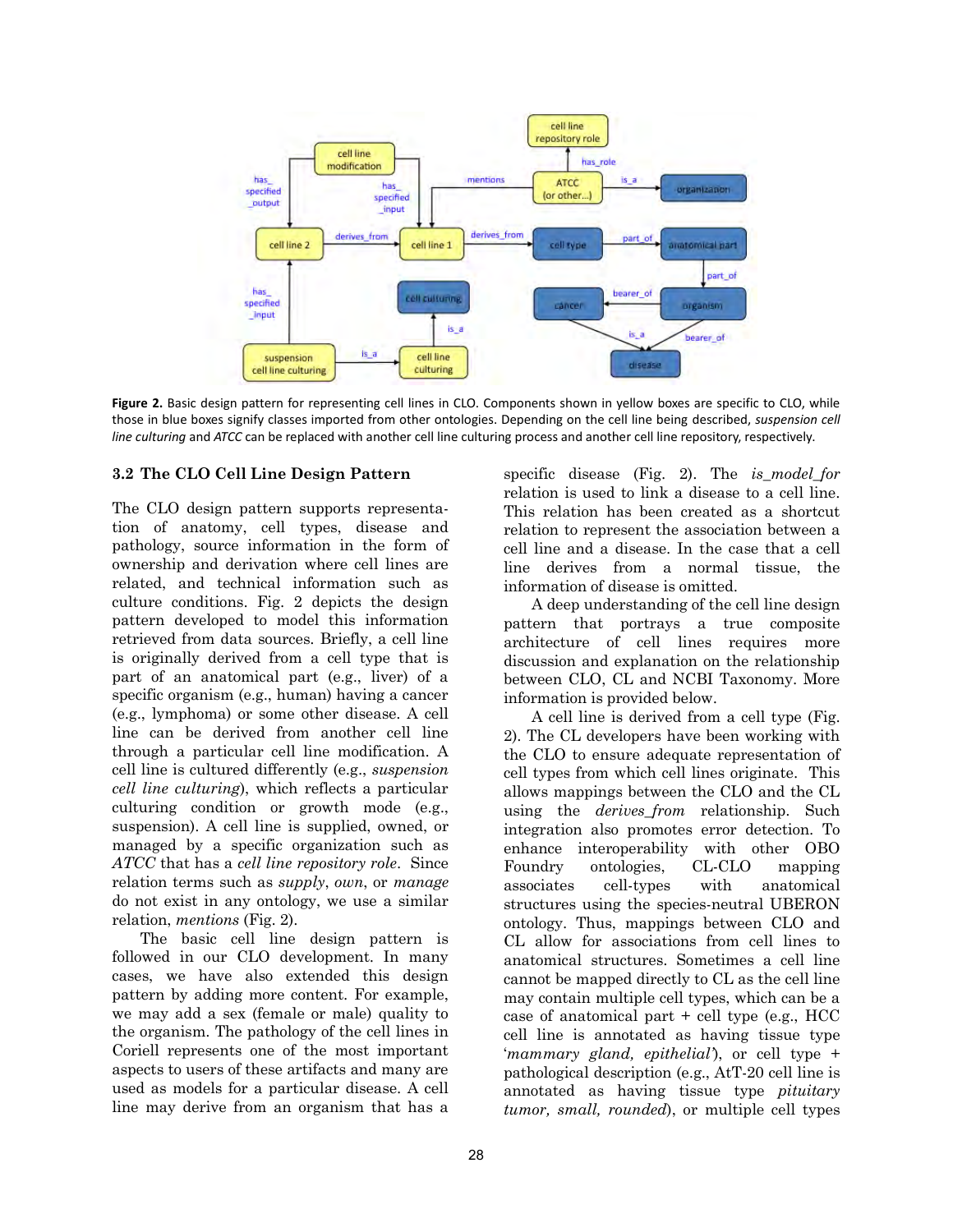(e.g., p53NiS1 cell line has annotated tissue type *fibrous histocytoma, fibroblast*). In this case, this cell line is related to all associated cell types using the same *derives\_from* relation. According to the original repository, a cell line may derive from a cell type named by its associated anatomical part (e.g., *liver cell, peripheral blood*). These anatomy associated cell type terms have been added to CL as new CL terms to support this design. In total, 194 CL terms and 656 UBERON terms are imported to CLO (Table 1) and CLO development has expanded the CL.

The NCBI Taxonomy is the source ontology for CLO to import organism information associated with individual cell lines (Table 1). A cell line may be listed as a hybrid from multiple organisms and therefore organism and not species is modeled. In this situation, the cell line will be linked to multiple organisms. One exception of this mapping occurs when a cell line is recorded as being part of mouse/rat hybrid as there exists a class named *Mus musculus x Rattus norvegicus* as a special class of the taxonomy. Investigation of the NCBI Taxonomy also reveals that a few classes relating to those of a cell line have a place holder within NCBI Taxon, such as *mouse/rat hybrid cell lines being* classified under parent term *unclassified Muridae*. However, since the primary purpose of importing NCBI Taxon terms to CLO is to use the information to define organism classes, and not to redefine cell lines, we do not import these terms to CLO. A few organism values that could not be mapped to NCBI\_Taxon appeared to be the result of typographical errors or spelling variants. For example, there are a few cell line entries with annotated organism 'Agrothis segetum', which is believed to be a spelling variation of *'*Agrotis segetum' (NCBITaxon: 47767). We do not omit or modify these original values, keeping 'Agrothis segetum' as obtained from the source (e.g., ATCC), and putting a remark in the cell line class' comment with the information pointing to NCBITaxon: 47767.

#### **3.3 Describing Cell Line with CLO: The Example of Jurkat**

We have modeled the Jurkat Clone E6-1 cell line (ATCC # TIB-152) and its derived cell line J.Cam1.6 (ATCC #CRL-2063) as a

demonstration of our cell line design pattern usage (Fig. 3). Jurkat Clone E6-1 is a clone of an immortalized line (Jurkat) of T lymphocyte cells that was established in the late 1970s from the peripheral blood of a 14 year old boy with T cell leukemia ([7]). The J.CaM1.6 cell line is a derivative mutant of Jurkat E6-1 by treatment with ethylmethanesulfonate (EMS). J.CaM1.6 cells are deficient in Lck kinase activity and miss exon 7 in their lck mRNA.

It is noted that J.CaM1.6 cell line is not a child term of Jurkat Clone E6-1 cell line in CLO. Cell lines derived from one base cell line (e.g., J.CaM1.6 cell line deriving from Jurkat Clone E6-1) is by definition not an *is\_a* relation to the base cell line but rather a *derives\_from*  relation. Based on this *derives\_from* relation, we generate a term *Jurkat derivative cell line*, and J.CaM1.6 cell line can be inferred to be a *Jurkat derivative cell line*.

The sharing of tissue, tumor, and organism can be used to group different cell lines, such as Jurkat and Jurkat Clone E6-1. The original value *'peripheral blood'* obtained from source is mapped to anatomical term *'blood'* that best fits this term mapping as there are no such terms in FMA or UBERON that describe peripheral blood. Furthermore, a cell line deriving from T cell such as Jurkat is potentially problematic as T cells scatter throughout the body. Not all T cells are *part\_of* some blood. Jurkat was extracted from an instance of lymphoma that was in blood. But CL's definition of lymphocytes does not restrict all lymphocytes to blood tissue. This information is however described by *'isolation'*  (an OBI term used to associate tissue and cell type) inside CL. A cell line's description embedded in CLO is specific to each individual cell line being conceptualized in each class. Reasoning with knowledge obtained from CLO and CL can capture this issue of specificity.

Many CLO specific terms (e.g., *peripheral blood cell line*) have been generated. A reasoner can be used to infer what cell lines belong to such CLO terms. Such terms are needed for many applications. For example, the ArrayExpress staff needs to know all the bloodderived cell lines and cell types for a metaanalysis of gene expression data on blood. Without such defined classes, it is difficult to obtain the results.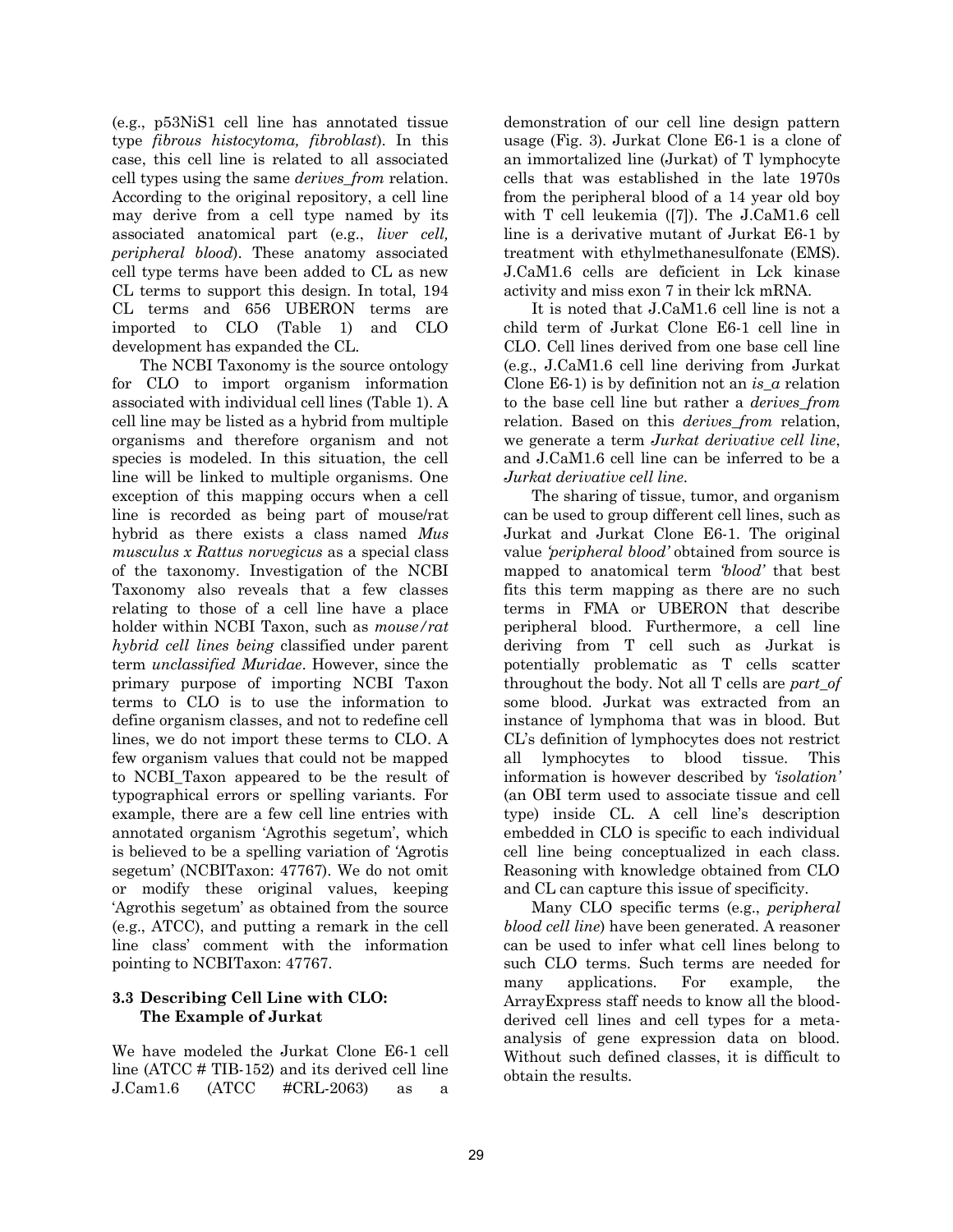

**Figure 3.** Modeling Jurkat and its derivative Jurkat Clone J.Cam1.6 using CLO.

### **3.4 CLO Application Use Case: Application of CLO in Bioassay Data Analysis**

The Bioassay Ontology (BAO – http://bioassay ontology.org/) describes bioassays and results obtained from small molecule perturbations, such as those in the PubChem database [8]. Integrating a formal representation of cell lines will benefit researchers in interpreting and analyzing cell-based screening results. It will also enable linking PubChem assays to other types of information (such as diseases and pathways). Moreover, formally described cell lines can help researchers in the design of novel assays, for example with respect to choosing the best cellular model system, and also in identifying which modified cell lines are available and which ones work best in existing assays.

To describe and annotate cell-based PubChem assays and screening results comprehensively, BAO is being extended through collaborative development of the CLO. By integrating BAO with CLO, those cell lines that are typically used in cellular assays are added into CLO. Based on the demands of BAO bioassay modeling, extended parameters are being added to CLO, including

different sources of cell lines (normal/healthy tissue, pathological tissue, or tumor), cell modification methods (plasmid transfection, viral transduction, cell fusion, *etc.*), culture condition (composition of culture medium), morphology (epithelial, lymphoblast, *etc.*), growth properties (adherent or suspension), short tandem repeat (STR) profiling and other properties that are relevant for cellular screening.

As a demonstration of the use of CLO in BAO bioassay modeling, we have modeled the HeLa cell line in the context of a PubChem assay (AID 1611) (Fig. 4). HeLa is an immortal cell line established from cervical adenocarcinoma of a patient in 1951 [9] and available from the ATCC (catalog # CCl-2). In the PubChem assay, HeLa cells were modified by stable transfection with a heat shock promoter driven-luciferase reporter gene construct. In this assay, the modified HeLa cells were used to screen for compounds that could induce heat shock transcriptional response as a potential therapeutic for Huntington's disease and amytrophic lateral sclerosis (ALS).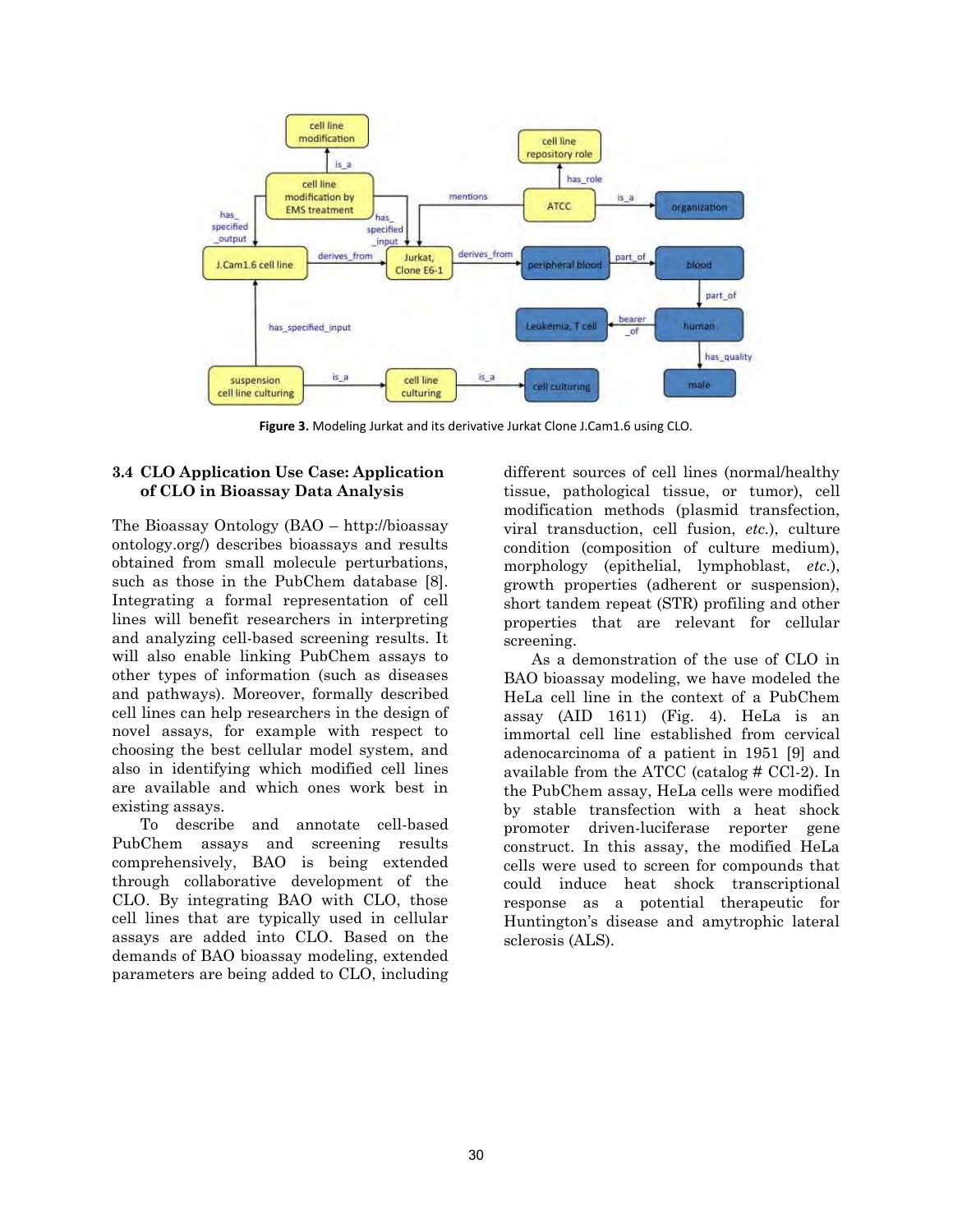

**Figure 4.** Application of CLO in bioassay data integration and analysis.

*HeLa* as demonstrated in figure 4 can be described as a *permanent cell line*, which is 'part\_of' cervix and is 'derived\_from' *Homo sapiens* that is 'bearer\_of' cervical carcinoma. HeLa is an *epithelial cell of cervix* (CL:0002535), whose *growth mode* is *adherent*. Describing the other details of the assay are out of the scope of this paper, as they require concepts from BAO.

Many other CLO applications are being studied. For example, cell line knowledge can be used for microarray data analysis. A separate paper has been submitted to the International Conference on Biomedical Ontology [\(http://icbo.buffao.edu/\)](http://icbo.buffao.edu/) that provides more details of how the Coriell Cell Line Ontology, which has been merged to CLO, is used for ArrayExpress microarray data analysis.

# **4 Discussion**

The availability of cellular assays and the ability to sequence DNA and RNA from single cells has promoted the use of cell lines in research and highlighted the role of cell lines in biomedical research. The release of CLO is therefore timely and will support many applications in biomedical informatics. First, CLO can be used as a tool to facilitate the data entry process for public cell line repositories (e.g., ATCC) and the referencing of these by

resources such as archival repositories (e.g., ArrayExpress) Cross-referencing with other source ontologies that are imported to CLO will allow a standard controlled vocabulary to be utilized at the data-entry point to avoid typographic errors and aid better annotation, while the depositor can also verify if the cell line being deposited already exists in the ontology, thus eliminating redundant data. Although there are currently no central authorities to assess cell line nomenclature and a cell line name is often assigned by the lab of origin, utilizing the CLO structure to frame the process will help reduce the use of duplicate names for different cell lines. It is our plan to solicit directions of new cell lines to CLO through a community-based agreement. This is also a crucial step to achieve an efficient cell line authentication process.

Furthermore, information stored in CLO can potentially validate other existing cell culture information in various sources. Gene expression data that contain the information of cell line used can be analyzed to observe if there is any data inconsistency when compared back to the information received in CLO based on the same cell line. Inconsistency in the record's attributes such as organism, tissue, tumor, or genetic mutations based on the cell line's modification may signify the possibility of cross contamination.

Cell line contamination occurs easily. It is